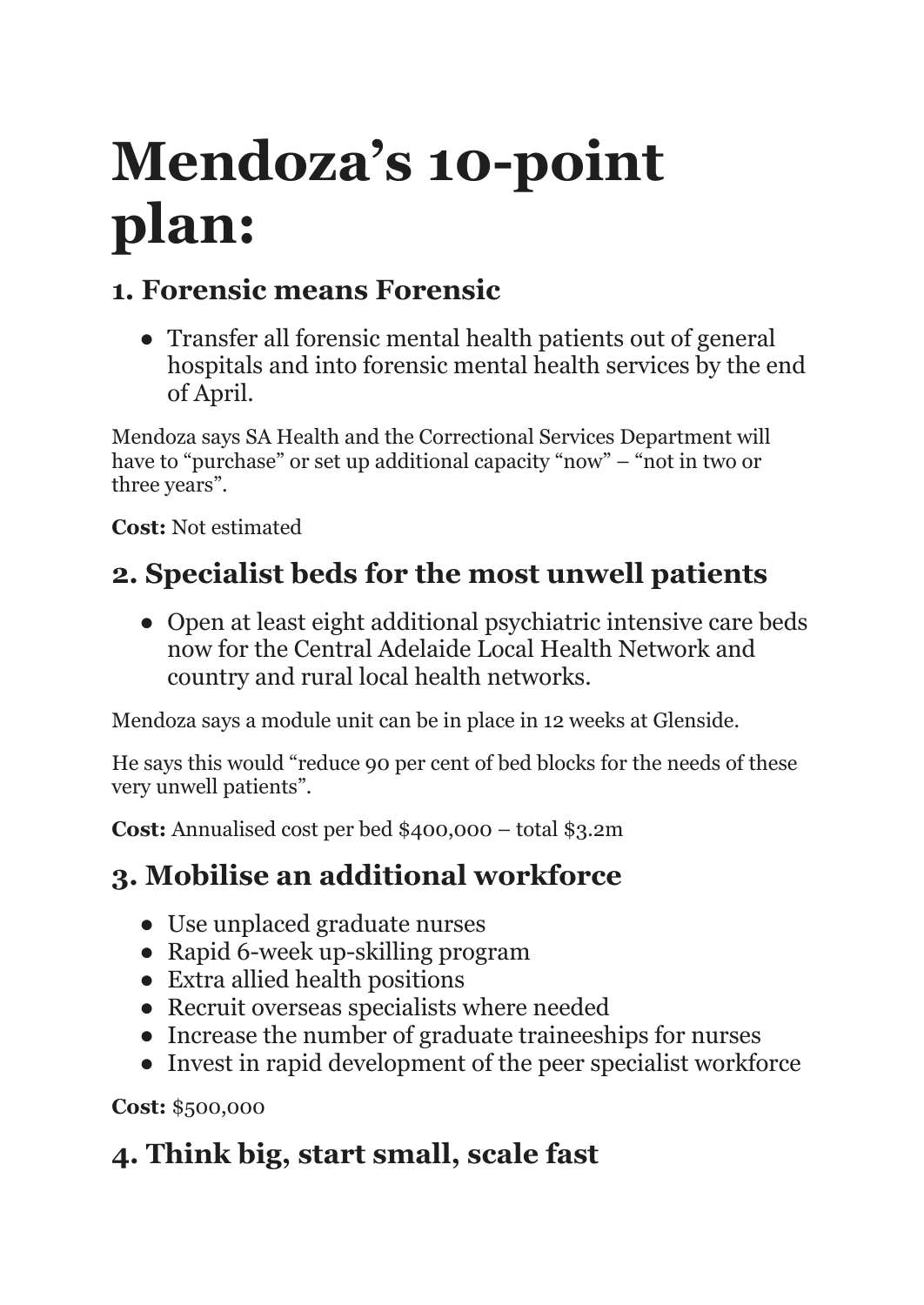- Rapidly scale up a number of proven programs to slow flow of demand to metropolitan emergency departments
- Increase GP mental health nurse liaison, from two teams in CALHN to six across metro and hills
- Extend mental heath co-responder programs that partner specialist mental health staff with paramedics – from the current two vehicles on one extended shift per day across Adelaide to six vehicles and working across two shifts
- Set up two trials of GP psychiatry liaison, similar to a model operating in Sydney
- Scale up "Hospital in the Home" program from 12 beds to 36

**Cost:** annualised \$7m

### **5. Housing First**

- Stand up emergency accommodation for an initial 100 people across the metro area working with homeless service providers.
- Expand this on as needed and uncapped basis for the rest of 2021-22.

Mendoza says this was "exactly what was done at height of pandemic" and that there is a "vast amount of vacant student accommodation on every street which may be suitable and immediately available prior to the cooler and wetter months".

**Cost:** Not estimated but based on Perth's experience, savings of \$2.50 for every \$1 invested.

#### **6. Non-ambulance transfers for Mental Health Patients**

● Approve CALHN's procurement of "non-stretcher transport" for mental health patients – then extend it metro-wide.

Mendoza says "South Australia is the only jurisdiction still exclusively using stretcher-based transport for all mental health patients".

"This is a totally unnecessary and harmful," he says.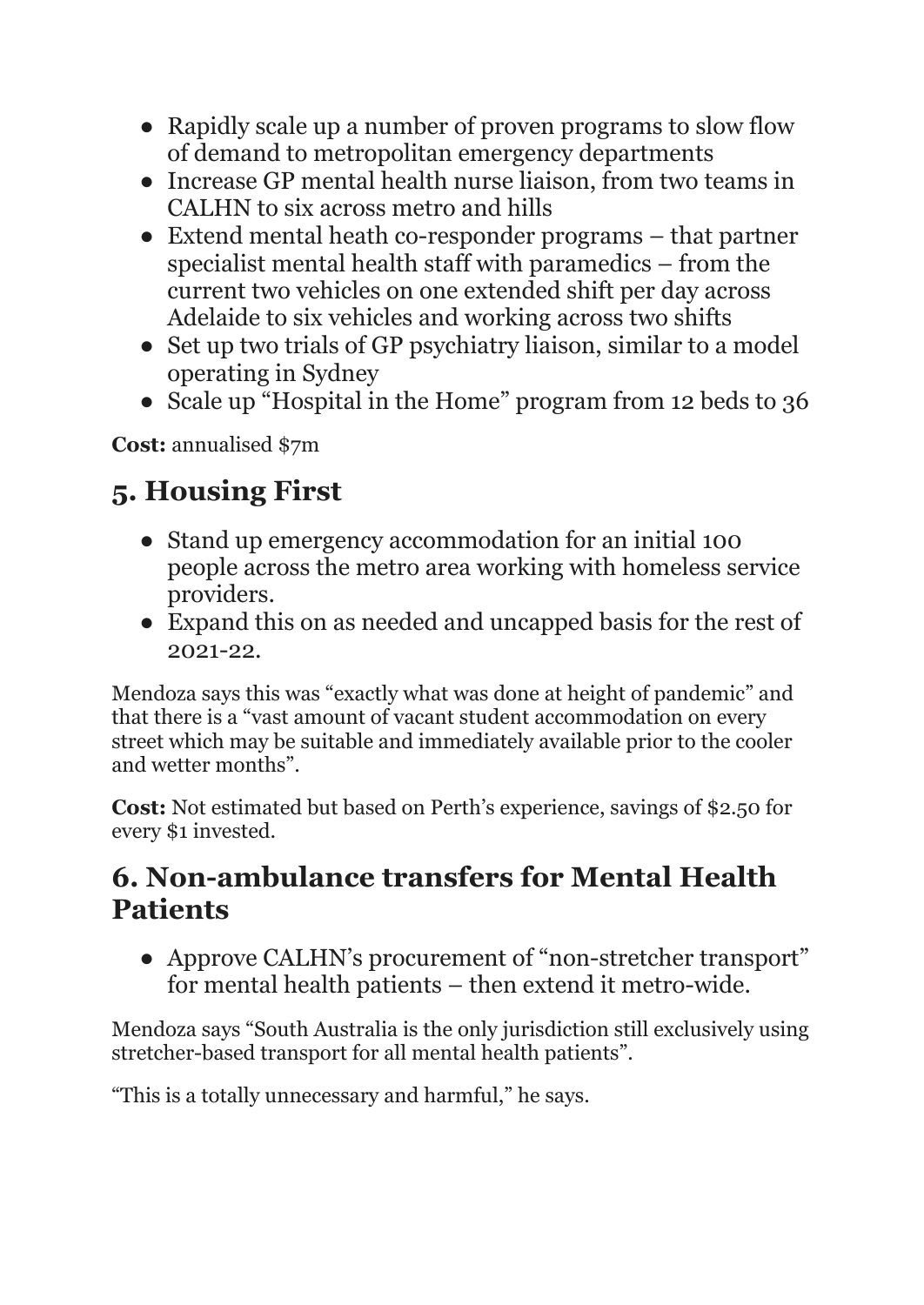"It is a contributing factor to the very high number of mental health patients subject to coercive and restrictive practices in this state under sections and involuntary treatment orders.

"Our public services are actively doing harm to unwell people."

**Cost:** A saving for CALHN in a year of \$1.7m. Statewide \$3m+.

#### **7. A Real NDIS Taskforce**

• Free up beds occupied by NDIS clients.

Mendoza says more than 50 beds – nearly a third of the total capacity across CALHN – are occupied by NDIS ready and/or eligible clients.

"Some have been stuck for over a thousand days in a small room," he says.

"The average length of stay for 40 of these patients is over 620 days and 26 of them are over 900 days. This is deplorable and a violation of human rights."

He says additional Allied Health (AH) specialist resources are needed to move the NDIS waitlist.

Get InDaily in your inbox. Daily. The best local news every workday at lunch time.

"I have seen nothing happen on this front for nearly two years," he says.

"SA has the worst transfer of state supported Mental Health clients across to NDIS. Less than 40% after three years. NDIS paperwork is onerous and requires a four to five fold increase in specialist Allied Health resources.

"Freeing CALHN and statewide beds of these NDIS patients will immediately unblock the system."

**Cost:** \$400,000 for 6.7 staff for just one year. The Return on Investment is calculated at greater than \$12 saved for every \$1 spent.

## **8. First Responder Up-Skilling**

- Replicate a QLD training system for police including:
	- o A four-hour mental health awareness program
	- o A two-day mental health first aid training
	- o Advanced skills in mental health for some officers